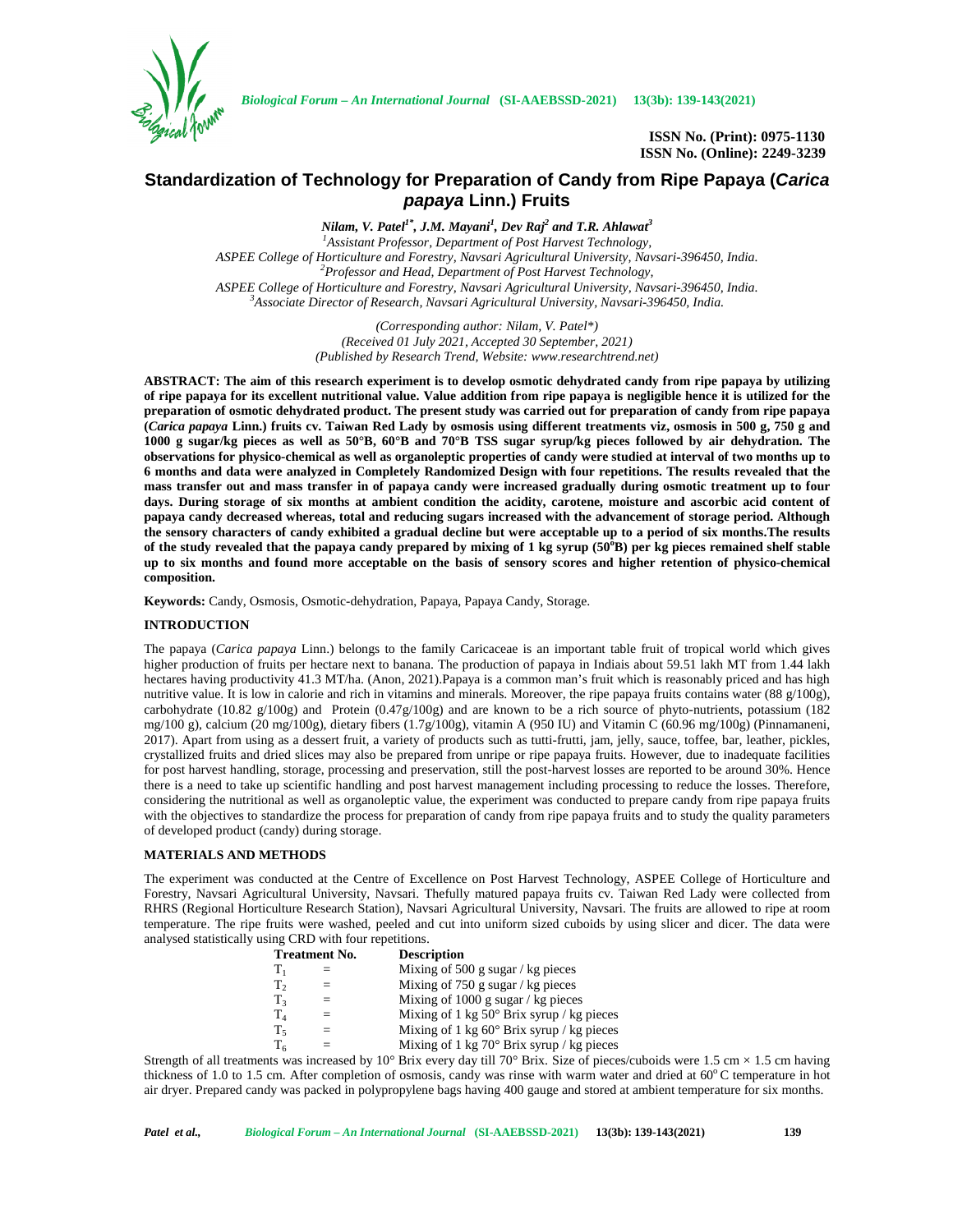Washing

# Peeling

#### Cutting into required size of cuboids

# Addition of sugar / syrup as per treatments

### TSS of syrup increased by 10° B every day till 70° B

#### Quick Rinsing in warm water

#### Drying at 60° C

# Ripe papaya candy

# Packaging

### Storage

The prepared product was periodically analysed for chemical as well as organoleptic evaluation at interval of 2, 4 and 6 months of storage. The candy was analysed for different physico-chemical parameters *viz*; mass transfer out and in (%),acidity (%), TSS ( $\text{Brix}$ ), carotene content (mg/100g), moisture (%), ascorbic acid (mg/100g), total and reducing sugars (%)according to the procedure reported by Ranganna (1997). The sensory parameters *viz*; colour, texture, flavour, taste and overall acceptability based on 9 point Hedonic scale (Amerine *et al.,* 1965).The data obtained were statistical analysed as per Panse and Sukhatme (1967).

# **RESULTS AND DISCUSSION**

The experiment was conducted at Centre of Excellence on Post Harvest Technology, ACHF, NAU, Navsari as per treatments and process flow chart described ahead. Overall findings were presented here under to support the conclusion. The nutritional properties of freshripe papaya fruits before processing were noted in table 1.

# **Table 1: Physico-chemical characteristics of papaya fruits used for candy processing.**

| <b>Parameters</b>         | Value |
|---------------------------|-------|
| Acidity %                 | 0.16  |
| TSS <sup>0</sup> Brix     | 11.60 |
| Carotene $(mg/100g)$      | 63.42 |
| Moisture %                | 87.40 |
| Ascorbic acid $(mg/100g)$ | 34.43 |
| Total sugars %            | 10.11 |
| Reducing sugars %         | 7.87  |

**(a) Mass transfer in and out (%).** The mass transfer in was calculated on the basis of solid gain (g) in the candy during osmosis dehydration and mass transfer out was calculated on the basis of amount of moisture removed (g) from the candy during osmosis and expressed as per cent mass transfer-in and per cent mass transfer-out.Data presented in Table 2 shows the mass transfer in and mass transfer out of papaya candy during osmosis process which were gradually increased up to four days. Significantly highest mass transfer in from candy was noted in candy prepared by using  $1000$  g sugar per kg of piece  $(T<sub>3</sub>)(10.59$  to  $17.18\%)$ while, minimum in candy prepared by using 1 kgsyrup (50 $\textdegree$ Brix) per kg of piece(T<sub>4</sub>)(6.71 to 12.59%), which might be due to slow osmosis process by sugar syrup having strength 50°Brix.It also may be due to solute gain increased with increase in osmotic solution concentration is mainly because of high concentration difference between beet root and osmotic solution (Falade and Igbeka, 2007). However, mass transfer out of candy was found maximum in candy prepared by using 1 kgsyrup ( $70^{\circ}$ Brix) per kg of piece  $(T_6)$  (31.24 to 38.37%) for three days which was at par with treatment  $T_3$  and while, it was highest in treatment  $T_3$ (39.61%) at fourth day of osmosis. The minimum mass transfer out was observed in candy prepared by using 1 kg syrup (50 $\textdegree$ Brix) per kg of piece (T<sub>4</sub>) during osmosis up to 3 days. This might be because of the fact that the increase in temperature decreases the viscosity of the osmotic solution and thus reduces the external resistance to mass transfer at product surface to facilitate the outflow of water through cellular membrane (Panades *et al*., 2006). The similar findings were noted by Falade *et al*.  $(2007)$  in osmo-dehydrated watermelon. Minimum mass transfer out leads to higher retention of nutrients so the treatment  $T_4$  was found best with higher retention of nutritional properties without damaging the texture of pieces.

**Table 2: Effect of different sugar/syrup treatments on mass transfer in (%) and out (%) from pieces of ripe papaya fruits.**

|                  |           | Mass transfer in $(\% )$ |           |                                |       | Mass transfer out $(\% )$ |           |           |           |       |
|------------------|-----------|--------------------------|-----------|--------------------------------|-------|---------------------------|-----------|-----------|-----------|-------|
| <b>Treatment</b> | $1st$ day | $2^{nd}$ day             | $3rd$ day | $\overline{4}^{\text{th}}$ day | Mean  | $1st$ day                 | $2nd$ day | $3rd$ day | $4th$ day | Mean  |
| $T_1$            | 8.14      | 10.06                    | 11.80     | 13.96                          | 10.99 | 26.08                     | 31.99     | 36.22     | 36.83     | 32.78 |
| T <sub>2</sub>   | 9.08      | 12.13                    | 13.34     | 13.71                          | 12.07 | 27.07                     | 32.52     | 35.16     | 36.85     | 32.90 |
| T <sub>3</sub>   | 10.59     | 12.71                    | 15.72     | 17.18                          | 14.05 | 30.23                     | 35.57     | 37.97     | 39.61     | 35.85 |
| T <sub>4</sub>   | 6.71      | 8.41                     | 10.49     | 12.59                          | 9.55  | 25.36                     | 30.07     | 32.92     | 35.16     | 30.88 |
| $\mathbf{r}$     | 7.90      | 8.70                     | 10.16     | 12.65                          | 9.85  | 26.68                     | 30.68     | 34.02     | 34.83     | 31.55 |
| $T_6$            | 9.61      | 12.30                    | 14.37     | 16.75                          | 13.26 | 31.24                     | 35.84     | 38.37     | 38.36     | 35.95 |
| $SEm \pm (T)$    | 0.493     | 0.553                    | 0.421     | 0.883                          |       | 0.714                     | 0.826     | 0.854     | 0.576     |       |
| $CD @ 5\% (T)$   | 1.794     | 2.010                    | 1.532     | 3.211                          |       | 2.597                     | 3.004     | 3.104     | 2.095     |       |
| CV <sub>0</sub>  | 3.100     | 2.690                    | 2.570     | 2.310                          |       | 1.170                     | 0.990     | 0.940     | 0.830     |       |

*Patel et al., Biological Forum – An International Journal* **(SI-AAEBSSD-2021) 13(3b): 139-143(2021) 140**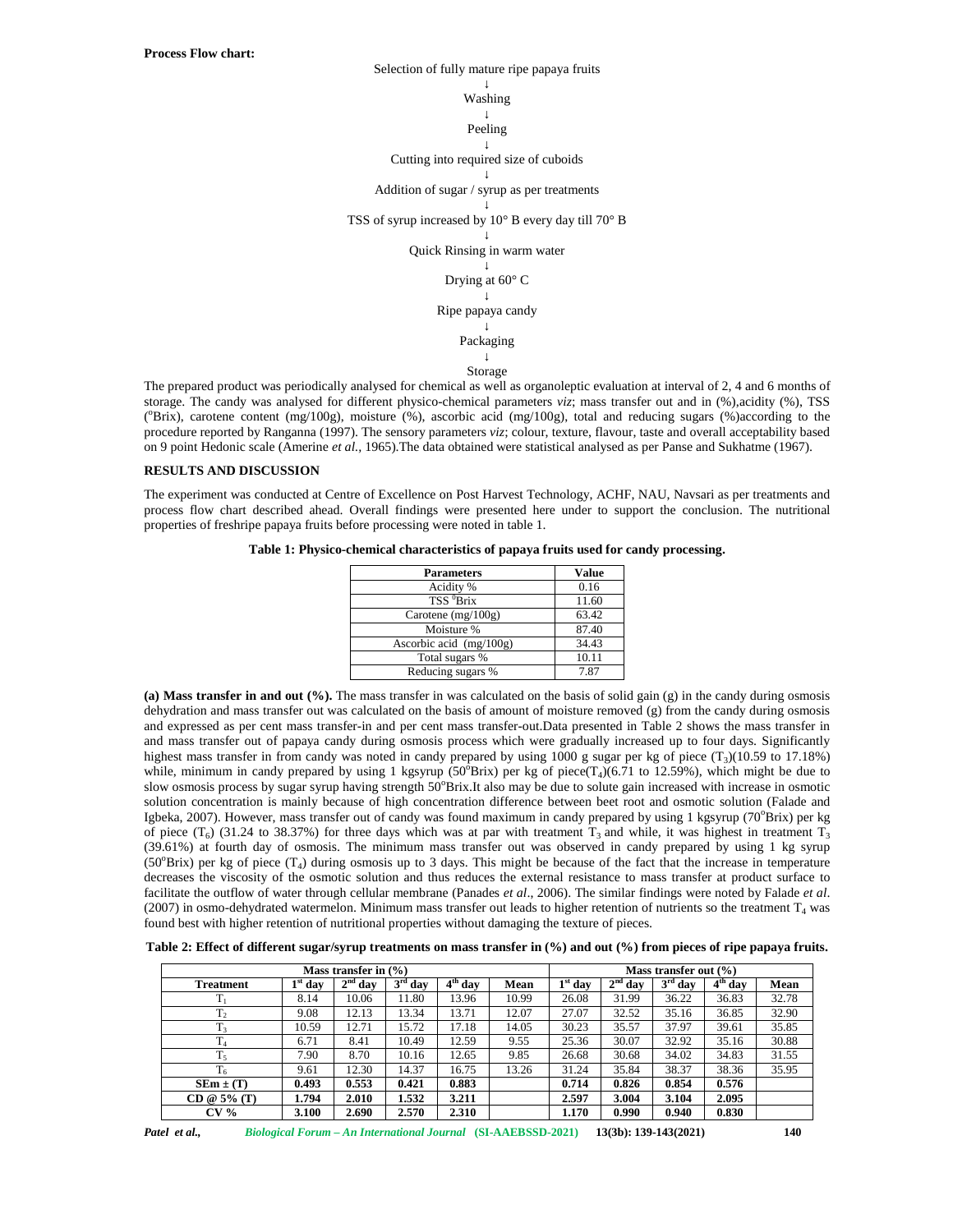**(b) Total Soluble Solids/TSS** ( ${}^{\circ}$ **Brix).** TSS of the candy was noted by using hand refractometer and expressed as  ${}^{\circ}$ Brix at 20 ${}^{\circ}$ C using reference table for temperature. Data shows that among different treatments the grand mean TSS of carrot candy ranged from 70.15°Brix to 70.41°Brix, with minimum TSS (70.15°B) in candy prepared by using 1000 g sugar per kg pieces ( $T_3$ ) while, maximum TSS (70.41 $\textdegree$ B) in candy prepared by using 1 kg syrup (50 $\textdegree$ Brix) per kg pieces (T<sub>4</sub>). However, the effect of sugar/syrup treatments was found non-significant. TSS of candy was adjusted to  $70^{\circ}$  B while prepared but, negligible changes were observed as it is slightly increased during storage (Table 3). The increase in TSS might be due to reduction of moisture content in product during storage. The increase in TSS during storage in the present investigation are in line with the observation reported by Singh and Gautam (2010) for pineapple candy and Nayak *et al.,* (2012) for *aonla* candy.

| <b>Treatment</b> |           |           | $TSS(^oB)$ |           | Mean  |
|------------------|-----------|-----------|------------|-----------|-------|
|                  | 0 Months  | 2 Months  | 4 Months   | 6 Months  |       |
|                  | 70.17     | 70.26     | 70.41      | 70.18     | 70.26 |
| T <sub>2</sub>   | 70.17     | 70.22     | 70.18      | 70.47     | 70.26 |
| $T_3$            | 70.15     | 70.12     | 70.16      | 70.18     | 70.15 |
|                  | 70.19     | 70.51     | 70.44      | 70.48     | 70.41 |
| $T_5$            | 70.17     | 70.53     | 70.41      | 70.44     | 70.39 |
| 16               | 70.11     | 70.14     | 70.18      | 70.22     | 70.16 |
| $SEM \pm (T)$    | 0.061     | 0.213     | 0.182      | 0.186     |       |
| CD @ $5\%$ (T)   | <b>NS</b> | <b>NS</b> | <b>NS</b>  | <b>NS</b> |       |
| $CV\%$           | 0.250     | 0.260     | 0.280      | 0.260     |       |

| Table 3: Effect of different sugar/syrup treatments on TSS (°B) of papaya candy. |  |  |  |  |
|----------------------------------------------------------------------------------|--|--|--|--|
|----------------------------------------------------------------------------------|--|--|--|--|

**(c) Moisture (%).** The moisture content (%) of the candy varied significantly up to 4 month of storage. The minimum change in moisture content was noted in candy prepared by using 1 kg syrup  $(50^{\circ}Brix)$  per kg pieces  $(T_4)$  (15.26-12.58%) during storage up to six months. However, moisture content was decreased with storage (Table 4). The decline in moisture content might be attributed to evaporation of moisture from the candy. Similar findings are in line with the observations reported by Naik *et al.* (2018) for carrot candy and Tripathi *et al.* (1988); Nayak *et al.* (2012) for aonla candy.

**(d) Acidity (%).** It is revealed from table 4 that the acidity of candy varied significantly when prepared using different levels of sugar/syrup. Maximum acidity was observed in candy prepared by using 1 kg syrup  $(60^{\circ}Brix)$  per kg pieces  $(T_5)(0.309%)$  which is at par with T<sub>4</sub>at the end of storage whereas; minimum acidity was noted in candy prepared by using 1 kg syrup (70°Brix) per kg pieces  $(T_6)$  (0.299%). However, acidity was gradually decreased with the advancement of storage. There was a tendency that the higher concentration of sugar solution used, lower the acidity and on the contrary the lower the concentration of sugar solution used the higher the acidity and osmotic process which makes water to move out of the food into the solution and leach out the natural solutes (organic acid) from the food into the solution and acidity is ultimately reduced. The similar findings were noted by Hasanuzzaman *et al.,* (2014) in tomato candy and Naik *et al.* (2018) for carrot candy.

**Table 4: Effect of different sugar/syrup treatments on moisture (%) and acidity (%) of papaya candy.**

|                  |          | Moisture (%) |          |                 | Acidity $(\% )$ |          |          |           |
|------------------|----------|--------------|----------|-----------------|-----------------|----------|----------|-----------|
| <b>Treatment</b> | 0 Months | 2 Months     | 4 Months | <b>6 Months</b> | 0 Months        | 2 Months | 4 Months | 6 Months  |
|                  | 14.79    | 13.26        | 13.59    | 10.66           | 0.316           | 0.313    | 0.312    | 0.302     |
| m                | 15.02    | 13.42        | 12.80    | 10.32           | 0.313           | 0.313    | 0.309    | 0.301     |
| m                | 13.88    | 12.05        | 10.69    | 9.36            | 0.314           | 0.310    | 0.307    | 0.304     |
|                  | 15.26    | 13.38        | 12.08    | 12.58           | 0.323           | 0.319    | 0.317    | 0.308     |
| 1٢               | 15.34    | 14.64        | 12.26    | 10.90           | 0.324           | 0.321    | 0.318    | 0.309     |
| T <sub>6</sub>   | 14.36    | 12.77        | 10.87    | 9.41            | 0.310           | 0.309    | 0.303    | 0.299     |
| $SEm \pm$        | 0.298    | 0.615        | 0.613    | 0.773           | 0.003           | 0.002    | 0.003    | 0.003     |
| $CD @ 5\%$       | 1.085    | <b>NS</b>    | 2.227    | <b>NS</b>       | 0.011           | 0.006    | 0.010    | <b>NS</b> |
| CV <sub>0</sub>  | 2.190    | 1.370        | 2.480    | 1.840           | 1.03            | 1.88     | 0.87     | 0.95      |

**(e) Reducing and total sugars (%).** In case of sugars, reducing and total sugars of papaya candy were increased during storage with significantly highest reducing sugars were in candy prepared by using 1 kg syrup (50°Brix) and (60°Brix) per kg pieces ( $T_4$ and T<sub>5</sub>, respectively) (41.60%) while, the lowest reducing sugars were in candy prepared by using 1 kg syrup (70°Brix) per kg pieces  $(T_6)$  (31.43%). The increase in reducing sugars during storage might be attributed to hydrolysis of non-reducing sugars to reducing sugars (Pawar *et al.,* 2013) for aonla candy and Babariya *et al.,* (2014) for papaya candy. The highest total sugars were noted in candy prepared by using 1 kg syrup  $(50^{\circ}Brix)$  per kg pieces  $(T_4)$   $(68.96%)$  and minimum in candy prepared by using 1000 g sugar per kg pieces  $(T_3)$  (56.46%). The sugars were increasing during entire storage period of six months. The acid hydrolysis of polysaccharides (including pectin and starch) as well as partial hydrolysis of complex carbohydrates in presence of organic acid leads to increase in total sugars during storage. The increase in sugars during storage in the present investigation are in line with the observations reported by Naik *et al.,* (2018) for carrot candy, Priya and Khatkar (2013) for *aonla* preserve and Phisut *et al.*, (2013) for cantaloupe candy.

**Table 5: Effect of different sugar/syrup treatments on reducing sugars (%) and total sugars (%) of papaya candy.**

|                  |          | <b>Reducing Sugars (%)</b> |          |          | Total Sugars (%) |           |          |          |
|------------------|----------|----------------------------|----------|----------|------------------|-----------|----------|----------|
| <b>Treatment</b> | 0 Months | 2 Months                   | 4 Months | 6 Months | 0 Months         | 2 Months  | 4 Months | 6 Months |
|                  | 32.31    | 33.27                      | 34.34    | 35.35    | 63.35            | 63.32     | 65.06    | 65.87    |
| $T_2$            | 32.97    | 33.63                      | 34.84    | 35.48    | 56.34            | 57.68     | 59.08    | 59.97    |
| 13               | 27.37    | 29.07                      | 30.16    | 32.40    | 50.48            | 52.10     | 52.35    | 56.46    |
| $T_4$            | 36.42    | 37.87                      | 39.81    | 41.60    | 67.07            | 67.78     | 68.84    | 68.96    |
| $T_5$            | 36.48    | 38.17                      | 39.88    | 41.60    | 63.65            | 63.69     | 64.98    | 66.12    |
| $T_6$            | 28.45    | 29.92                      | 30.90    | 31.43    | 55.76            | 56.38     | 57.22    | 57.85    |
| $SEm \pm$        | 1.280    | 1.944                      | 2.185    | 2.660    | 2.973            | 3.975     | 3.441    | 4.038    |
| CD @ 5%          | 4.655    | 7.068                      | 7.944    | 9.672    | 10.808           | <b>NS</b> | 10.453   | NS       |
| $CV\%$           | 0.830    | 0.860                      | 0.930    | 0.980    | 0.350            | 0.34      | 0.33     | 2.03     |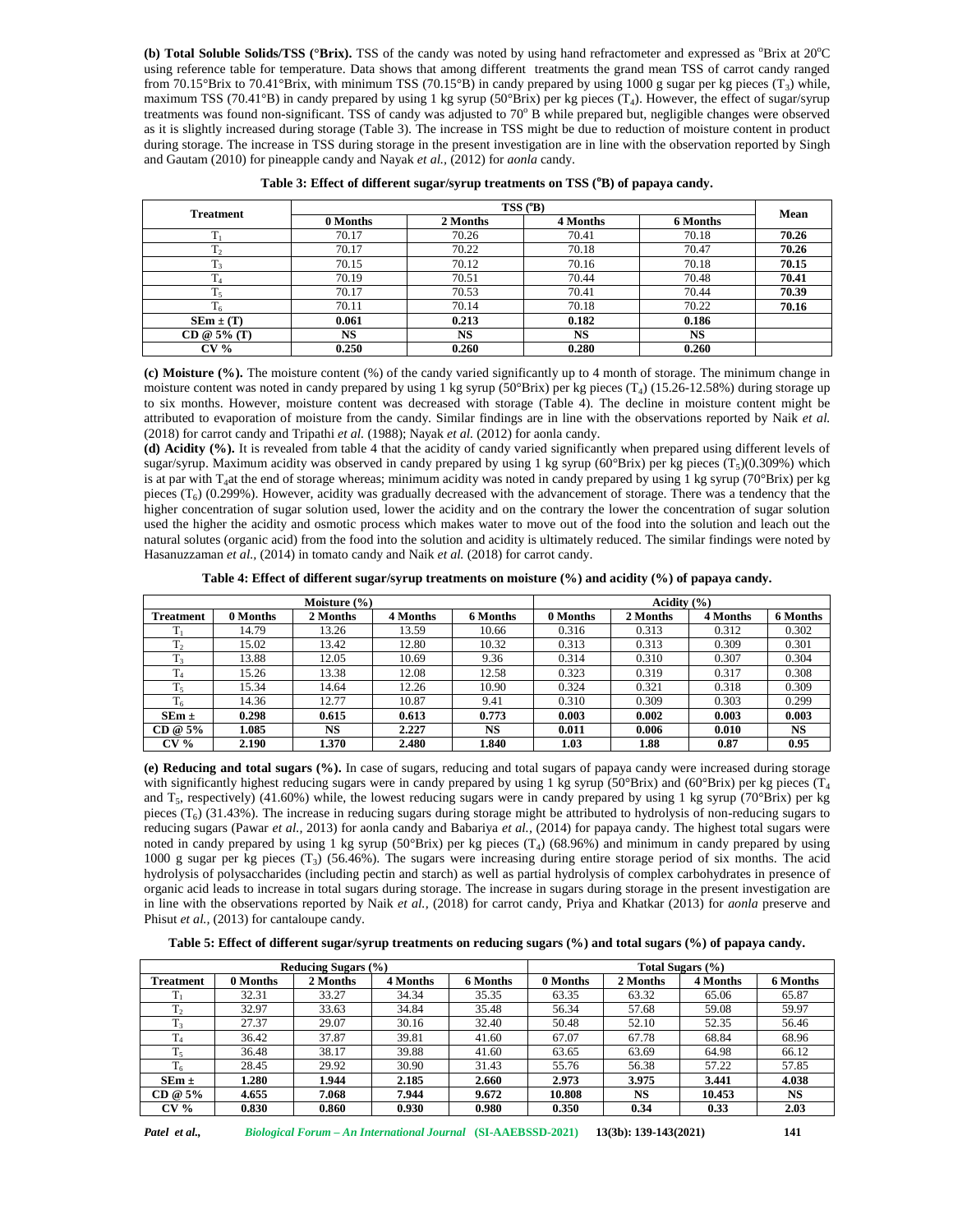**(f) Carotene (mg/100 g).** The carotene content of papaya candy decreased with the advancement of storage period of six months (table 6). Significantly the highest carotene content was found in candy prepared by using 1 kg syrup (50°Brix) per kg pieces  $(T_4)$  $(51.35 \text{ mg}/100 \text{g})$  followed by T<sub>5</sub>(48.66 mg/100g) whereas, the lowest in candy prepared by using 1000 g sugar per kg pieces (T<sub>3</sub>) (30.26mg/100g). The carotene level of the product was decreased significantly irrespective of the treatment up to the end of the six months of storage. The pattern of decreasing of carotene during storage might be due to oxidative breakdown, isomerization or enzymatic destruction of pigments as well as increasing heating time during processing and increasing temperature at ambient condition during storage. Carotene is also sensitive to heat as same as an ascorbic acid. It was also noticed that the decrease in carotene content during storage may be attributed to its sensitivity to light and oxygen. Similar findings were earlier reported by Naik *et al.* (2018) for carrot candy and Madan and Dhawan (2005) in carrot candies prepared in sugar.

**(g) Ascorbic acid (mg/100 g).** Effect of treatments and storage on ascorbic acid was found significant. The ascorbic acid content was noted highest in candy prepared by using 1 kg syrup (50°Brix) per kg pieces  $(T_4)$  (15.28 mg/100g) up to six months of storage while, the lowest in candy prepared by using 1000 g sugar per kg pieces  $(T_3)$  (11.76 mg/100g). Ascorbic acid content decreased with the advancement of storage period which may be due to leaching and degradation of ascorbic acid probably due todecrease in oxygen solubility in syrups(Castagnini *et al*., 2015). It was also observed that ascorbic acid content decreases with increasing processing time, osmotic concentration and temperature. Similar results were observed by Naik *et al.,* (2018) for carrot candy and Devic*et al*. (2010)for osmo dehydrated apples. Loss in ascorbic acid content was also observed by Rani and Bhatia (1985) in pear candy and Kumar and Singh (2001) in aonla products.

|                  |          | Carotene $(mg/100g)$ |          |          | Ascorbic acid $(mg/100g)$ |          |          |          |
|------------------|----------|----------------------|----------|----------|---------------------------|----------|----------|----------|
| <b>Treatment</b> | 0 Months | 2 Months             | 4 Months | 6 Months | 0 Months                  | 2 Months | 4 Months | 6 Months |
| $T_1$            | 55.16    | 53.81                | 48.19    | 46.48    | 17.60                     | 16.39    | 15.38    | 14.25    |
| T <sub>2</sub>   | 52.59    | 47.07                | 41.06    | 39.24    | 17.43                     | 16.27    | 15.39    | 13.78    |
| T <sub>3</sub>   | 39.21    | 38.40                | 33.89    | 30.26    | 17.14                     | 14.67    | 13.36    | 11.76    |
| T <sub>4</sub>   | 59.76    | 58.78                | 52.52    | 51.35    | 18.71                     | 17.39    | 16.89    | 15.28    |
| $T_5$            | 58.21    | 56.22                | 51.83    | 48.66    | 18.49                     | 16.96    | 16.42    | 15.05    |
| $T_6$            | 46.86    | 45.88                | 39.96    | 34.84    | 16.85                     | 15.46    | 14.22    | 12.32    |
| $SEm \pm$        | 1.695    | 1.252                | 1.909    | 2.643    | 0.172                     | 0.426    | 0.512    | 0.495    |
| $CD @ 5\%$       | 6.164    | 4.552                | 6.942    | 9.609    | 0.626                     | 1.549    | 1.860    | 1.806    |
| CV <sub>0</sub>  | 0.36     | 0.49                 | 0.42     | 0.45     | 1.010                     | 1.110    | 1.720    | 1.290    |

**Table 6: Effect of different sugar/syrup treatments on carotene (mg/100g) and ascorbic acid (mg/100g) of papaya candy.**

**(h) Sensory evaluation.** Data presented in Tables 7 to 9 show the sensory score for papaya candy up to six months storage. The colour, texture, flavour, taste and overall acceptability of ripe papaya candy were observed to be significantly affected by treatments. From the tables it can be revealed that highest score for all the sensory parameters were noted in candy prepared by using 1 kg syrup (50 $\text{Brix}$ ) per kg pieces (T<sub>4</sub>) (7.53, 7.90, 7.55, 7.81 and 7.70 for colour, texture, flavour, taste and overall acceptability, respectively) might be due to slow osmosis which is at par with  $T_5$  whereas, lowest in candy prepared by using 1 kg syrup (70 $\degree$ Brix) per kg pieces (T<sub>6</sub>) which is at par with T<sub>3</sub>. Furthermore, the score of overall acceptability was decreasing with storage up to 6 months at ambient temperature condition. It could be due to correlated to change in colour, texture, taste and flavour of carrot candy during storage. However, under room condition the quality was maintained to more than six months of storage (Naik *et al.,* 2019,; Nayak *et al.,* 2012; Pawar *et al.,* 2013; Mishra *et al.,* 2013).

|                     |          | Colour (9 point Hedonic scale) |          |                 | <b>Texture (9 point Hedonic scale)</b> |          |          |          |
|---------------------|----------|--------------------------------|----------|-----------------|----------------------------------------|----------|----------|----------|
| <b>Treatment</b>    | 0 Months | 2 Months                       | 4 Months | <b>6 Months</b> | 0 Months                               | 2 Months | 4 Months | 6 Months |
|                     | 7.28     | 7.56                           | 7.17     | 7.00            | 7.97                                   | 7.91     | 7.56     | 7.35     |
| $T_2$               | 7.50     | 6.94                           | 6.74     | 6.47            | 7.78                                   | 7.46     | 7.42     | 7.08     |
| T <sub>3</sub>      | 6.67     | 6.51                           | 6.24     | 6.18            | 6.83                                   | 6.68     | 6.21     | 6.13     |
| m<br>$\mathbf{1}_A$ | 8.04     | 7.93                           | 7.59     | 7.53            | 8.33                                   | 8.21     | 8.05     | 7.90     |
| $T_5$               | 8.10     | 7.76                           | 7.55     | 7.51            | 8.18                                   | 8.09     | 7.97     | 7.73     |
| T <sub>6</sub>      | 6.65     | 6.40                           | 6.18     | 6.12            | 6.95                                   | 6.71     | 6.44     | 6.12     |
| $SEm \pm$           | 0.313    | 0.284                          | 0.303    | 0.245           | 0.226                                  | 0.191    | 0.115    | 0.102    |
| $CD @ 5\%$          | 1.138    | 1.031                          | 1.101    | 0.890           | 0.823                                  | 0.694    | 0.330    | 0.293    |
| CV <sub>0</sub>     | 4.410    | 4.530                          | 4.330    | 3.950           | 3.960                                  | 3.610    | 4.470    | 4.100    |

**Table 7: Effect of different sugar/syrup treatments on colour and texture (9 point Hedonic scale) of papaya candy.**

**Table 8: Effect of different sugar/syrup treatments on flavour and taste (9 point Hedonic scale) of papaya candy.**

|                  |          | <b>Flavour (9 point Hedonic scale)</b> |          |          | Taste (9 point Hedonic scale) |          |          |                 |
|------------------|----------|----------------------------------------|----------|----------|-------------------------------|----------|----------|-----------------|
| <b>Treatment</b> | 0 Months | 2 Months                               | 4 Months | 6 Months | 0 Months                      | 2 Months | 4 Months | <b>6 Months</b> |
| $T_1$            | 7.20     | 7.14                                   | 6.65     | 6.83     | 8.01                          | 7.79     | 6.95     | 7.28            |
| T <sub>2</sub>   | 6.62     | 6.55                                   | 6.73     | 6.42     | 7.31                          | 7.01     | 7.05     | 6.37            |
| $T_3$            | 6.37     | 6.27                                   | 6.18     | 6.14     | 6.85                          | 6.25     | 6.20     | 6.15            |
| T <sub>4</sub>   | 7.99     | 7.78                                   | 7.63     | 7.55     | 8.47                          | 8.31     | 8.18     | 7.81            |
| $T_5$            | 7.92     | 7.70                                   | 7.62     | 7.36     | 8.45                          | 8.20     | 8.09     | 7.65            |
| $T_6$            | 6.23     | 6.22                                   | 6.18     | 6.14     | 6.93                          | 6.32     | 6.18     | 6.14            |
| $SEm \pm$        | 0.103    | 0.155                                  | 0.267    | 0.257    | 0.121                         | 0.221    | 0.259    | 0.102           |
| $CD @ 5\%$       | 0.296    | 0.563                                  | 0.972    | 0.935    | 0.347                         | 0.802    | 0.941    | 0.293           |
| CV <sub>0</sub>  | 4.130    | 3.870                                  | 3.930    | 4.290    | 4.460                         | 4.200    | 3.920    | 4.190           |